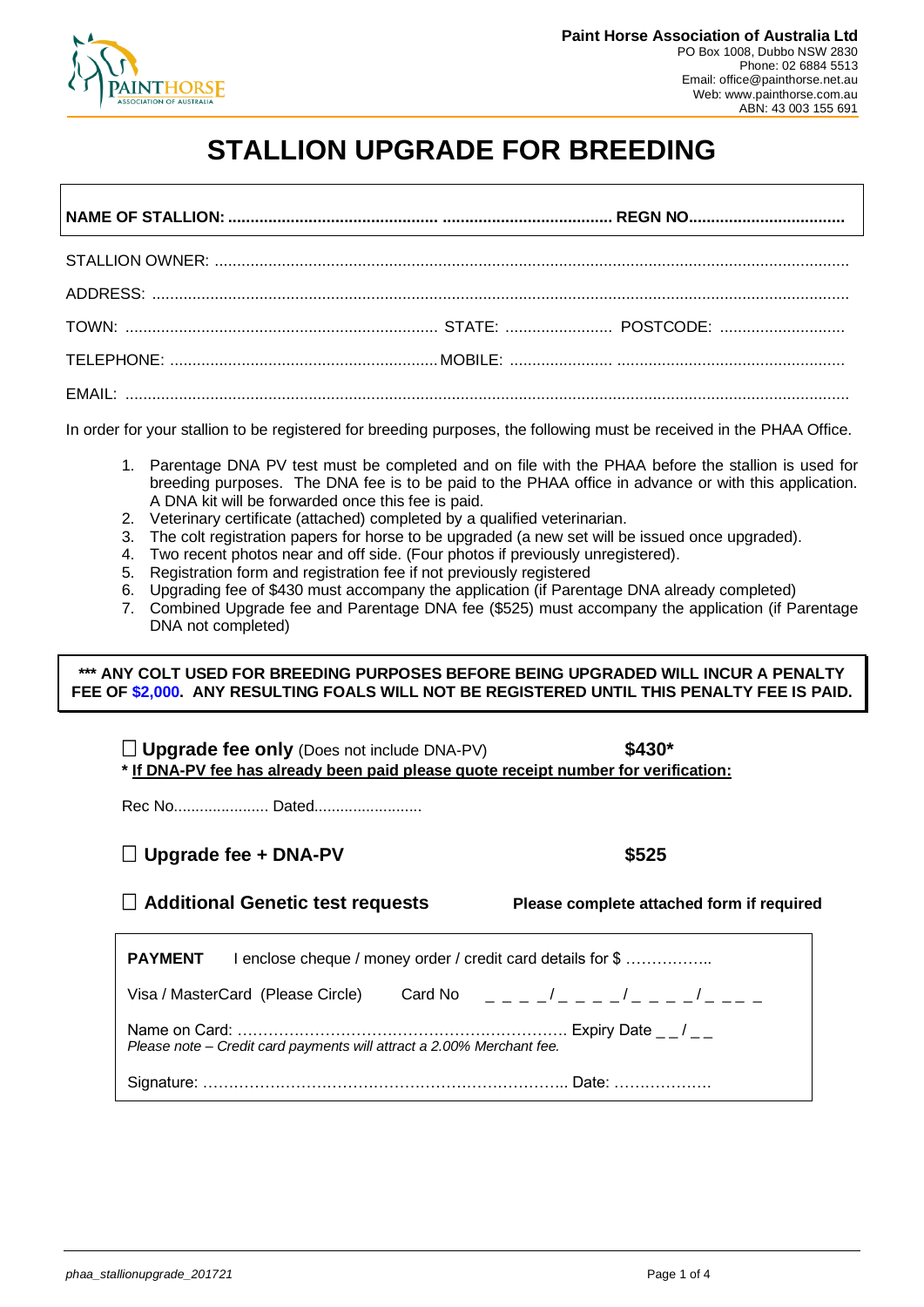

## **VETERINARY CERTIFICATE For Stallion Upgrade Only**

|                                                                                                                                                                    | Membership No:   |
|--------------------------------------------------------------------------------------------------------------------------------------------------------------------|------------------|
|                                                                                                                                                                    | Registration No: |
|                                                                                                                                                                    |                  |
|                                                                                                                                                                    |                  |
| <b>Severe Hereditary Deformaties:</b>                                                                                                                              | Yes / No         |
|                                                                                                                                                                    |                  |
| <b>Extreme parrot mouth:</b>                                                                                                                                       | Yes / No         |
| Does this horse singlefoot or pace?                                                                                                                                | Yes / No         |
| Both testicles fully descended & even in size                                                                                                                      | Yes / No         |
| Cryptorchidii                                                                                                                                                      | Yes / No         |
| Monorchid                                                                                                                                                          | Yes / No         |
| NB: Stallion owners please note a cryptorchid or monorchid stallion is not eligible for upgrade.                                                                   |                  |
|                                                                                                                                                                    |                  |
|                                                                                                                                                                    |                  |
| Horse identified from Certificate of Registration:<br>If no please attach signed photograph or certificate of description.                                         | Yes / No         |
| TO BE COMPLETED IN FULL AND SIGNED BY VETERINARIAN                                                                                                                 |                  |
| (Veterinarian)                                                                                                                                                     |                  |
|                                                                                                                                                                    |                  |
|                                                                                                                                                                    |                  |
|                                                                                                                                                                    |                  |
|                                                                                                                                                                    |                  |
| NB: Stallion owners please note a cryptorchid or monorchid stallion is not eligible for registration.                                                              |                  |
| PLEASE RETURN THIS FORM TO THE PHAA OFFICE WITH THE ORIGINAL COPY OF REGISTRATION<br>CERTIFICATE AND TWO CURRENT PHOTOS SHOWING THE HORSE DIRECTLY FROM EACH SIDE. |                  |
| Tick this box if you wish to have a copy of your old registration certificate returned to you.                                                                     |                  |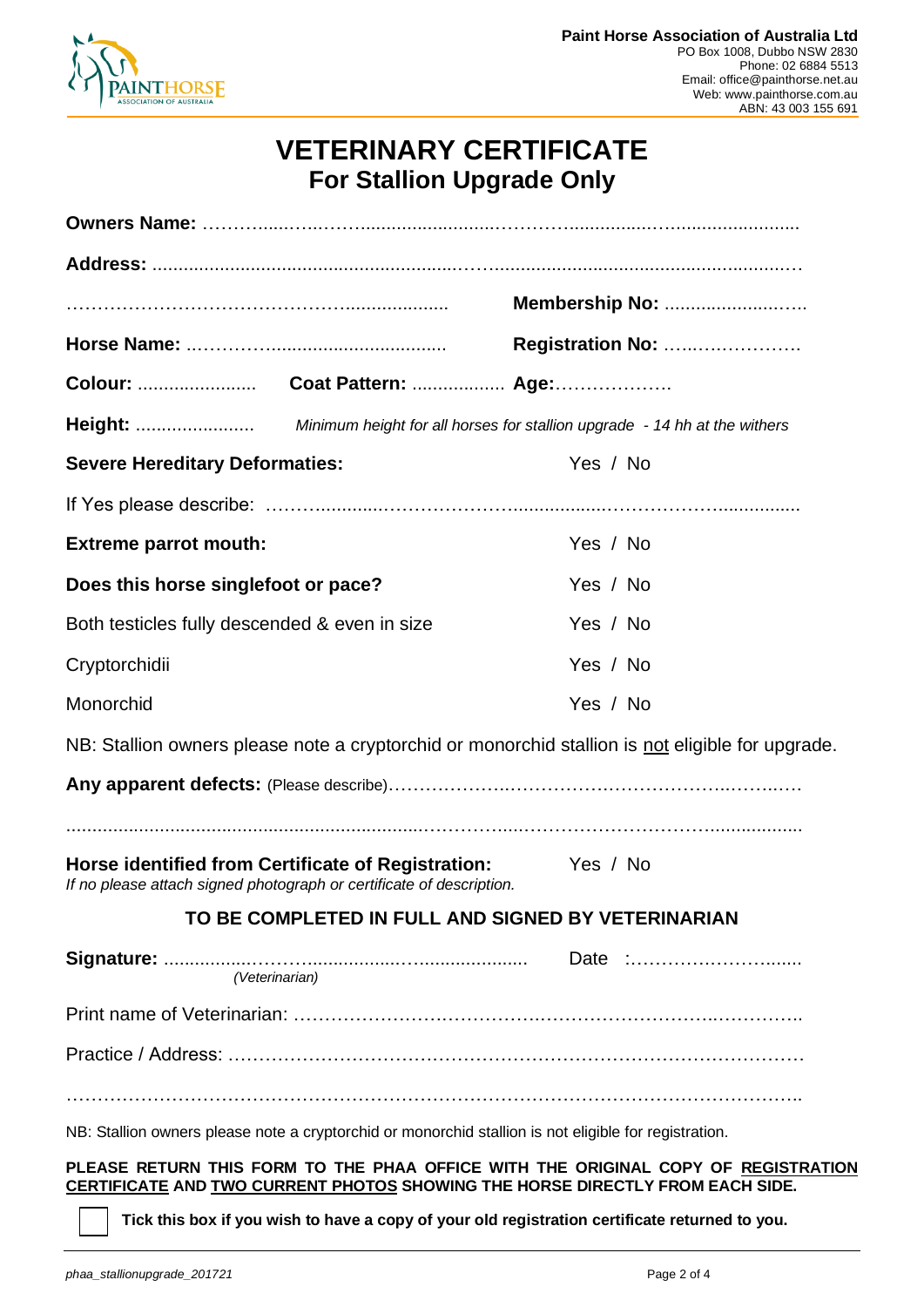

### **DNA TESTING / GENETIC SCREENING REPORT REQUEST FORM**

|                                                                                                             | <b>TESTS REQUESTED</b>                                                                                                                                                                               |              |  |  |
|-------------------------------------------------------------------------------------------------------------|------------------------------------------------------------------------------------------------------------------------------------------------------------------------------------------------------|--------------|--|--|
| DETAILS OF HORSE TO BE TESTED                                                                               | Non PHAA Member Admin Fee                                                                                                                                                                            | \$35         |  |  |
|                                                                                                             | DNA Parent Validation*                                                                                                                                                                               | \$100        |  |  |
|                                                                                                             | DNA Parent Validation <sup>*</sup> + 1 gen test                                                                                                                                                      | \$110        |  |  |
| Registered name:                                                                                            | DNA Parent Validation* + 2 gen test                                                                                                                                                                  | \$120        |  |  |
| (If not registered please use name that is intended)                                                        | DNA Parent Validation* + 3 gen test                                                                                                                                                                  | \$125        |  |  |
|                                                                                                             | (*DNA Typing is mandatory for breeding colts and fillies.<br>Discounts apply for DNA-PV testing when paid for in conjunction<br>with Registration Application - refer registration application form) |              |  |  |
|                                                                                                             | 5 Panel Combined test                                                                                                                                                                                |              |  |  |
|                                                                                                             | OLWS/HERDA/PSSM1/MH/GBED                                                                                                                                                                             | \$105        |  |  |
| Date of Birth  /  /  Sex:                                                                                   | Sab1/SW1/SW2/SW3/Tob                                                                                                                                                                                 | \$105        |  |  |
|                                                                                                             | 2 or 3 Panel Combined test (any comb)<br>$(\text{any } 2)$                                                                                                                                           | \$80         |  |  |
| <b>OWNERS DETAILS:</b>                                                                                      | (any 3)                                                                                                                                                                                              | \$85         |  |  |
|                                                                                                             | Individual tests for coat colour                                                                                                                                                                     |              |  |  |
|                                                                                                             | CCC - Red Factor (red/black)                                                                                                                                                                         | \$60         |  |  |
|                                                                                                             | AG - Agouti (Bay)                                                                                                                                                                                    | \$60         |  |  |
|                                                                                                             | <b>CD</b> - Cream Dilution<br>Prl - Pearl                                                                                                                                                            | \$60<br>\$60 |  |  |
|                                                                                                             | Champagne                                                                                                                                                                                            | \$60         |  |  |
|                                                                                                             | $\Box$<br>Silver                                                                                                                                                                                     | \$60         |  |  |
|                                                                                                             | Dun                                                                                                                                                                                                  | \$60         |  |  |
|                                                                                                             | Individual tests for coat pattern                                                                                                                                                                    |              |  |  |
|                                                                                                             | OWLS (Overo)                                                                                                                                                                                         | \$60         |  |  |
| EMAIL:                                                                                                      | Tobiano                                                                                                                                                                                              | \$60         |  |  |
| PLEASE SEND KIT VIA EMAIL                                                                                   | Sabino 1<br>Splashed White 1                                                                                                                                                                         | \$60<br>\$60 |  |  |
| $\square$ PLEASE SEND KIT VIA POST                                                                          | Splashed White 2                                                                                                                                                                                     | \$60         |  |  |
|                                                                                                             | Splashed White 3                                                                                                                                                                                     | \$60         |  |  |
| <b>PHAA ONLY</b>                                                                                            | Individual tests for genetic conditions:                                                                                                                                                             |              |  |  |
| For DNA-PV please return                                                                                    | <b>HYPP</b>                                                                                                                                                                                          | \$60         |  |  |
| <b>Original Registration Certificate</b>                                                                    | <b>HERDA</b>                                                                                                                                                                                         | \$60         |  |  |
| plus 2 recent photographs of the horse to be tested.                                                        | МH                                                                                                                                                                                                   | \$60         |  |  |
|                                                                                                             | <b>GBED</b><br>PSSM1                                                                                                                                                                                 | \$60<br>\$60 |  |  |
| <b>HORSE PARENTAGE DETAILS</b> (must be completed)                                                          |                                                                                                                                                                                                      |              |  |  |
|                                                                                                             |                                                                                                                                                                                                      |              |  |  |
|                                                                                                             |                                                                                                                                                                                                      |              |  |  |
|                                                                                                             |                                                                                                                                                                                                      |              |  |  |
|                                                                                                             |                                                                                                                                                                                                      |              |  |  |
| Please note - PHAA does not warrant or guarantee results provided refer to Massey University of New Zealand |                                                                                                                                                                                                      |              |  |  |
| $\Box$ I/we have paid \$ for above fees by direct deposit - Date of deposit $\Box$ / $\Box$ /               |                                                                                                                                                                                                      |              |  |  |
| BSB: 062 534 A/C No: 1025 3938<br>A/C Name: Paint Horse Association of Aust.                                |                                                                                                                                                                                                      |              |  |  |
| I/We enclose cheque / money order / credit card details for \$ for above fees.<br>ш                         |                                                                                                                                                                                                      |              |  |  |
| Credit Card Payments - will attract a 2.00% Merchant fee.                                                   |                                                                                                                                                                                                      |              |  |  |
| VISA / MASTERCARD (Please Circle)<br>Card No                                                                | _ _ _ _ / _ _ _ _ /_ _ _ _ /_ _ _ _                                                                                                                                                                  |              |  |  |
| Signature:                                                                                                  |                                                                                                                                                                                                      |              |  |  |